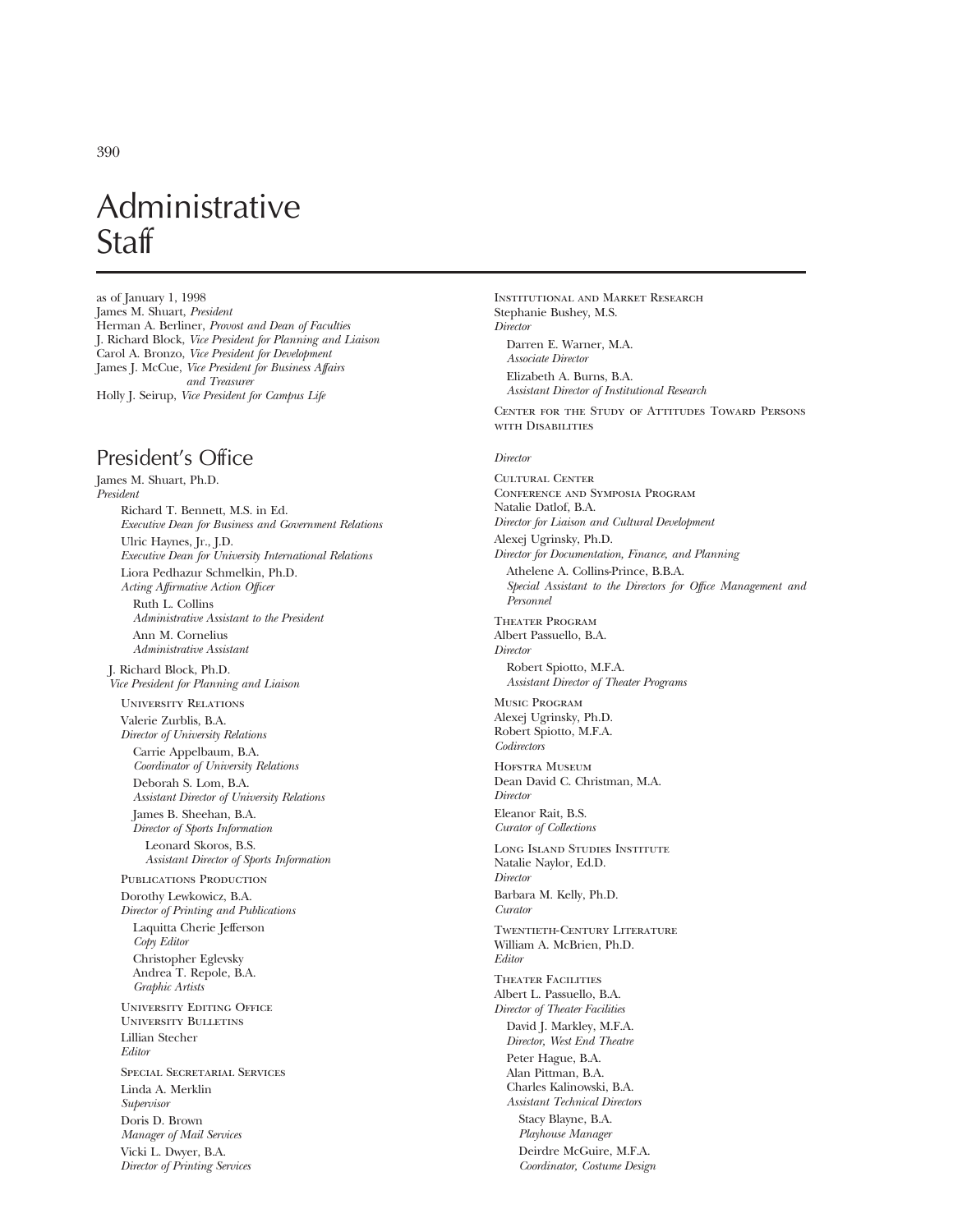**ADMISSIONS** Mary Beth Carey, B.A. *Executive Dean of Enrollment Management* Barbara B. Probeyahn, B.S. *Administrative Assistant to the Executive Dean* Donald A. Resnick, M.B.A. *Dean of Undergraduate Admissions* Jacquelyn Nealon, B.A. *Dean of Graduate and Part-Time Admissions* Christopher G. Allen, B.S. Roslyn K. Goldstein, M.A. Brian P. Healy, B.S. Julie A. Lucas, B.A. Leonard C. Marino, P.D. Paul D. McDuffie, B.A. Jennifer L. Regan, B.A. Emery L. Tyler, B.A. *Assistant Deans Assistant Director of Graduate and Part-time Admissions* Elaine M. Pierce *Administrative Staff Coordinator* James P. Verdon, B.A. *Manager of Information Systems and Research* Intercollegiate Athletics *Director* Harry Royle, M.S. *Associate Athletic Director/Interim Director* Cindy Lewis, M.S. *Associate Athletic Director* Harold Starks, B.A. *Assistant Athletic Director* Roseann Ashooh, B.S. *Graduate Assistant Athletic Trainer* Lisa Ayles, B.S. *Assistant Trainer* Patrina Blow, B.F.A. *Assistant Coach, Women's Basketball* Carie Bodo, B.S. *Head Coach, Women's Lacrosse* Jeff Braxton, M.Ed.

*Assistant Football Coach* Dave Brock, B.S. *Assistant Football Coach* Eugene Burroughs, B.A. *Assistant Coach, Men's Basketball*

Pam Bustin, B.S. *Head Coach, Field Hockey* \*John Campbell, B.S. *Assistant Coach, Men's Lacrosse* John E. Danowski, M.S. *Head Lacrosse Coach* Kevin Delaney, M.A. *Assistant Baseball Coach* Caryl Drohan, B.A. *Assistant Softball Coach* Bill Edwards, M.A. *Head Softball Coach* Jay Feidler, B.A. *Assistant Football Coach* Kyle Flood, B.A. *Assistant Football Coach*

Joseph Gardi, B.S. *Head Football Coach* \*Sean Garvey, B.A. *Head Golf Coach* Michael Gebbia, B.S. *Assistant Football Coach* \*William Gerdts, B.S. *Head Coach, Men's and Women's Tennis* Greg Giganatino, B.S. *Assistant Football Coach* Brett Gunning, B.A. *Assistant Coach, Men's Basketball* Monica Holmes, B.A. *Assistant Volleyball Coach* Reginald Jackson, B.A. *Head Baseball Coach* Francine Kalafer, M.S. *Head Volleyball Coach* Kendra Koneski, B.S. *Assistant Coach, Women's Basketball* \*Eugene Larkin, B.S. *Assistant Coach, Men's Soccer* Julie Lincks, B.A. *Assistant Coach, Women's Field Hockey and Lacrosse* Kevin Maxwell *Equipment Manager* \*Robert McIntyre, M.A. *Assistant Football Coach* \*Larry Minor, B.A. *Assistant Baseball Coach* Richard Nuttall, B.S. *Head Soccer Coach* Thomas Pecora, B.S. *Assistant Basketball Coach* Mike Polidoro, M.S. *Associate Trainer* Dan Quinn, B.S. *Assistant Football Coach* Simon Riddiough, B.S. *Assistant Coach, Women's Soccer* JoAnne Russell, B.A. *Head Coach, Women's Soccer* Tom Ryan, B.S. *Head Wrestling Coach* Leslie Schlegel-Danowski, B.A. *Head Coach, Women's Basketball* Rob Spence, M.S. *Assistant Football Coach* Briton Stone *Assistant Manager, Men's Equipment* Kathy Theiling, B.S. *Women's Equipment Manager* \*Seth Tierney, B.S. *Assistant Coach, Men's Lacrosse* \*Isabella Totino, M.S. *Assistant Softball Coach* David Walsh *Assistant Manager, Men's Equipment* Bill Wilson, B.A. *Assistant Coach, Men's Lacrosse* Jerold T. Wright, B.A. *Head Coach, Men's Basketball*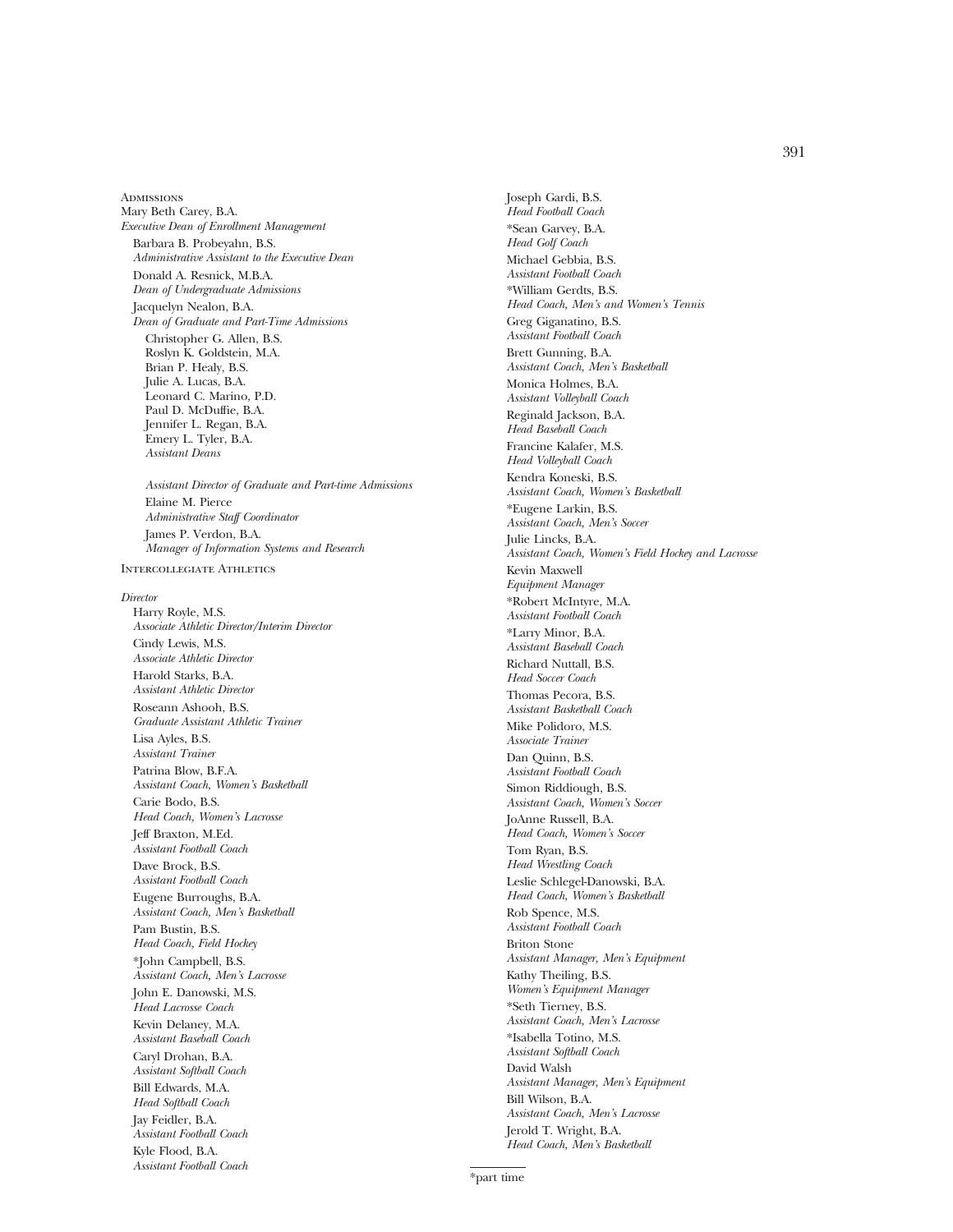392

Frederick G. Zappala, M.S. *Head Athletic Trainer* \*Patricia Zebersky, B.S. *Head Coach, Men's and Women's Cross Country* Physical Plant Department Richard Drury *Director* Michael King *Associate Director* Andrew Hrynyshyn, B.S. *Technical Assistant* Thomas Andreadis *Assistant Director for Trade Skills* Richard Leddy, M.B.A. *Assistant Director for Central Utilities Plant* Teresa Greis, M.S. *Energy Control Manager* Frank McCluskey, B.B.A. *Director of Environmental Safety* Kenneth Tyler, B.S. *Associate Director* Fred Soviero, A.A.S. *Director of Grounds and Landscaping* Patrice Zimmerman, A.A.S. *Landscape Designer/Assistant Curator* John A. Skura *Director of Warehousing and Supply Services* Michael S. Goldberg, B.S. *Manager for Information Systems* Construction Management George Saunders, B.S.

# Provost's Office

Herman A. Berliner, Ph.D. *Provost and Dean of Faculties Lawrence Herbert Distinguished Professor* Sylvia J. Giallombardo, Ph.D. *Associate Provost and Associate Dean of Faculties* Susan S. Lukesh, Ph.D. *Associate Provost for Planning and Budget* Eugene Ingoglia, M.S. *Associate Provost for Information Systems; Director of University Computing Facilities* Howard E. Negrin, Ph.D. *Associate Provost for Grants and Research Administration* David Blanchard, M.S.Ed. *Senior Assistant Provost for Academic Advisement* Suzanne Ng Tang, M.B.A. *Assistant Provost and Coordinator of Provost's Systems* Sofia Kakoulidis, M.B.A. *Assistant Provost for Grants and Research Administration* Tina Morris *Administrative Assistant to the Provost and Dean of Faculties and Office Manager Administrative Assistant to the Associate Provost and Associate Dean of Faculties*

CENTER FOR ACADEMIC ADVISEMENT David G. Blanchard, M.S.Ed. *Senior Assistant Provost for Academic Advisement* Karin J. Spencer, Ph.D. *Associate Dean and Director of the Office of University Advisement; Director of the PHED Program*

Matthew L. Hickling, M.S.Ed. *Senior Assistant Dean of University Advisement* Addie Cohen, B.A. *Assistant Dean of University Advisement* Andrew K. Koch, M.S. *Associate Dean and Director of the Office of First-Year Advisement and University Tutorial Services Director of University Tutorial Program* Ellen C. DaVolio, M.S.Ed. *Associate Dean and Director of the Center for Part-time Studies* UNIVERSITY COMPUTING FACILITIES Eugene Ingoglia, M.S. *Associate Provost for Information Systems* Academic Computing Fleur Eshghi, Ph.D. *Director* Harry Baya, M.S. *Academic Computing Service Coordinator for Computer Laboratory Services* Barry Germond *Academic Computing Service Coordinator for Multimedia Services* Jason Ilardo *Academic Computing Technical Coordinator* David A. Klein, Ph.D. *Senior Academic Computing Service Coordinator of Networking Services* Sherry M. Ross, M.B.A. *Senior Academic Computing Service Coordinator of Faculty/ Student Outreach and Support* Julianne Sullivan, B.B.A. *Academic Computing Service Coordinator for Training and Documentation* Dennis Wesley, M.B.A. *Academic Computing Service Coordinator of Statistical and Research Technologies* Administrative Information Systems Linda J. Nelson, M.B.A. *Director* Management System Design Martin Gross, M.A. Linda Ilovic, A.A.S. *Project Leaders* Darwin Anderson, M.A. Victor Bhasin, M.B.A. Brian Collins, B.A. Susan Klugman, M.S. Judith Schwartz, M.S. Thomas Wagner *Analysts/Programmers* Operations Control Eric Beckler *Production Control Supervisor* Stuart Reisman, B.A. *Operations Supervisor* Learning and Information Technology Lanny R. Udey, Ph.D. *Associate Dean* **TECHNOLOGY** David Denara, M.B.A. *Director*

\*part time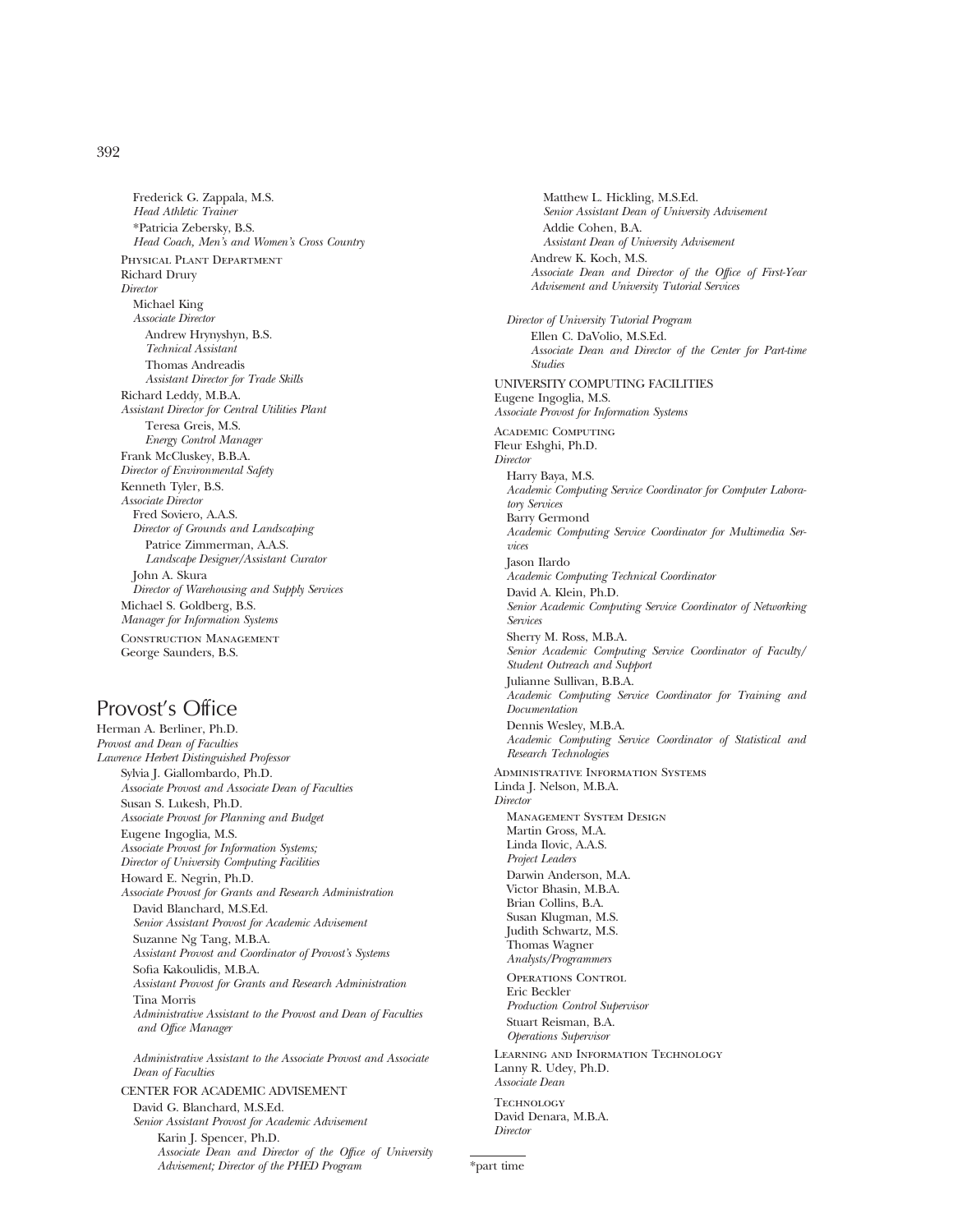Network and Systems Services Peter DiFiore, M.S. *Systems Programming Manager* Hatem Akl, M.S. Raymond McClure, B.B.A. Robert Muck, B.S. Christina Scalise, B.S. Daniel Yu, B.S. *Network and Systems Specialists* Residence Hall Computing James R. Shuart *Manager of Residence Hall Computing* William McGuirk, B.A. *Assistant Manager of Residence Hall Computing* Telecommunications and Technological Services Theresa Macri, B.S. *Manager of End User Support* Joe Buffa Steve Greenwald John Midwinter, B.A. Brian O'Toole Paige Sicari, B.A. Vinh Trinh, B.S. *End User Support Specialists* Robert Peiser *Telecommunications Specialist* Joseph Dalto Robert Trusheim, A.A.S. *Technicians* NEW OPPORTUNITIES AT HOFSTRA (NOAH) John C. Guthman, Ph.D. *Acting Director of the NOAH Program* William E. Bland, B.A. *Senior Assistant Dean* Cecilia Cardenas, B.A. *Senior Assistant Dean* Sabir Manteen, J.D. *Assistant Dean and Director of Developmental Studies* Adam P. Rogers, M.S. *Assistant Dean* Angela M. Estrada, B.A. *Assistant Dean* \*Julius E. Brown, M.A. *Computer Facilitator* \*Louise Robbins, Ed.D. *Assistant to the Acting Director* \*Eleanora Spratt, Ed.D. *Reading Specialist* \*Sabir Manteen, J.D. *Developmental Freshman Orientation Instructor* \*Rhetta Bell, M.S. *Developmental Mathematics Instructor* Betty M. Andrews-Tobias, M.S. *Developmental English Instructor* Samuel Quaye, Ph.D. *Mathematics Instructor* SALTZMAN COMMUNITY SERVICES CENTER Greta M. Rainsford, M.D. *Executive Director* Clinical Services Marriage and Family Counseling Clinic Joan D. Atwood, Ph.D.

*Director*

Joseph Scardapane, Ph.D. *Director* Student and Career Counseling Services John C. Guthman, Ph.D. *Director* Reading/Writing Learning Center Norma M. Moeller, Ed.D. *Director* Rehabilitation Counseling Center Joseph Lechowicz, Ph.D. *Director* Speech-Language-Hearing Center Ellen A. Parker, Ph.D. *Director* PRIOR LEARNING/CREDIT BY EXAMINATION Prior Learning Coordinator: \*Barbara Bohannon, Ph.D. Credit by Examination Coordinator: \*Barry N. Nass, Ph.D. UNIVERSITY HONORS PROGRAM \*Helene C. Waysek, Ph.D. *Coordinator* BUSINESS DEVELOPMENT CENTER Richard T. Bennett, M.S.Ed. *Director of the Business Development Center* Laurie Harvey, M.B.A. *Associate Dean of the Business Development Center* Bernard Schoen, B.B.A. Mary Beth Jacovides, B.A. *Assistant Directors* \*Stuart L. Bass, J.D. *Director of the Family Business Forum* COLLEGE OF LIBERAL ARTS AND SCIENCES Bernard J. Firestone, Ph.D. *Interim Dean* Barbara Bohannon, Ph.D. Jeanne Fuchs, Ph.D. *Associate Deans* Barry N. Nass, Ph.D. *Acting Associate Dean* Sylvia Osswald *Administrative Assistant to the Dean of the College of Liberal Arts and Sciences* Animal Laboratory Dennis M. Burke, M.B.A. *Director* Biology Laboratories Dennis M. Burke, M.B.A. *Director* Chemistry Laboratories Christine A. Anderson, M.S. *Manager* Language Laboratory Mustapha Masrour, M.Ed. *Director*

Psychological Evaluation and Research Center

\*part time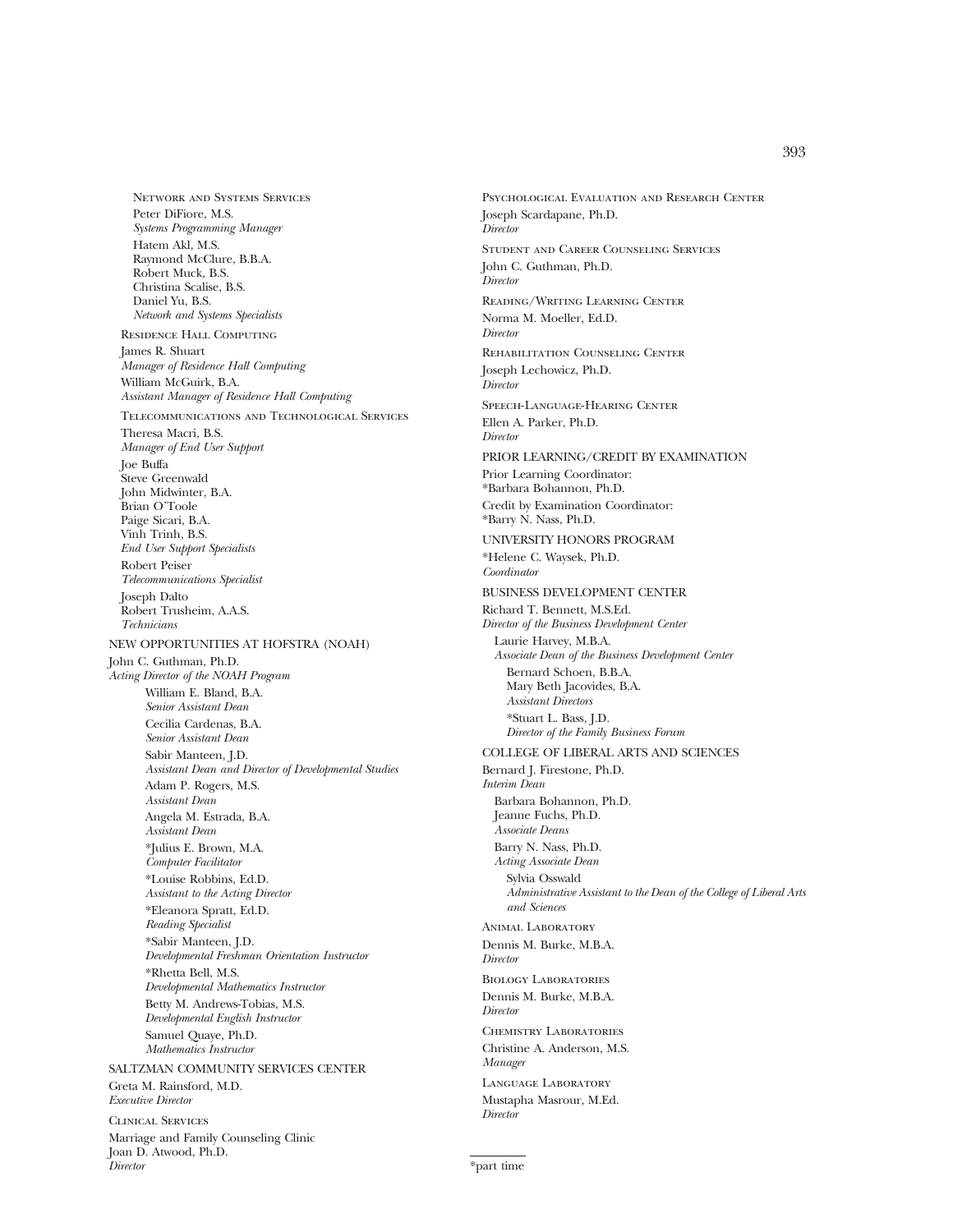#### 394

Center for the Study of Labor and Democracy Bertram Silverman, Ph.D. *Director* Engineering Department John LeGault *Laboratory Supervisor* English Language Program George L. Greaney, M.A. *Director* Psychological Evaluation and Research Center Joseph Scardapane, Ph.D. *Director* Speech-Language-Hearing Center Ellen A. Parker, Ph.D. *Director* Lori Katz Amon, M.A. Linda Gelbs, M.A. Nancy Mascia, M.A. *Clinicians Clinical Supervisors:* \*Lynette Abruzzo, M.A. \*Margaret Costello, M.A. \*Barbara Lederer, M.A. \*Nancy Lufrano, M.A. \*John Mascia, M.A. \*Heather Timmins, M.A. LIBRARY Susan S. Lukesh, Ph.D. *Interim Dean of Library Services* Rosemary Burgos, M.S.I.S. *Access Services Coordinator* Elena Cevallos, Ph.D. *Assistant Dean for Assessment and Planning* Emerita M. Cuesta, M.L.S. *Assistant Dean of Library Services* David Dapogny, M.F.A. *Director of Media Services* Howard Graves, M.L.S.; M.A. *Senior Assistant Dean of Library Systems and Technology* Barbara M. Kelly, Ph.D. *Director, Special Collections* Danko Panchich, B.S. *Computer Operations Facilitator* Carol Sasso *Manager of the Office of the Dean of Library Services* Geri Solomon, M.A. *University Archivist/Conservator* NEW COLLEGE David C. Christman, M.A. *Dean* Jessica Anderson, B.A. *Administrative Associate and University Without Walls Administrator* Diana Ben-Merre, Ph.D. *Coordinator, B.A. Writing Program* Heather E. Johnson, M.A. *Senior Assistant Dean and Master of Arts Program Administrator* Jeffrey Romano, B.A. *Director, New College Theater* Rene Giminiani-Caputo, B.A. *Senior Administrative Associate*

ZARB SCHOOL OF BUSINESS Ralph S. Polimeni, Ph.D. *Dean; Chaykin Endowed Chair in Accounting* Debra R. Comer, Ph.D. *Associate Dean for Faculty Development* Robert E. Brockway, B.S. *Special Assistant to the Dean* Susan M. McTiernan, B.A. *Senior Assistant Dean for Graduate Programs and Special Adviser to the Dean* Patricia E. Green, M.B.A., C.A.S. *Senior Assistant Dean for Undergraduate Programs* Rose Anne Manfredi, M.A. *Senior Assistant Dean for Administration, Curriculum and Personnel* Nicole T. Bryan, M.B.A. *Assistant Director of Graduate Programs* Lisa Welch, B.A. *Assistant Director of Graduate Programs* Garen A. Tchopourian, M.S. *Computer Facilitator* SCHOOL OF COMMUNICATION Gary L. Kreps, Ph.D. *Dean* Craig Gingrich-Philbrook, Ph.D. *Special Consultant to the Dean* Laurie J. Wenchell, M.S.Ed. *Assistant Dean* Laurie Felix, A.A.S. *Administrative Assistant to the Dean of the School of Communication* Timothy R. Fehmel, M.B.A. *Facilities Manager* Randal K. Hillebrand, B.S. *Training Coordinator* Bruce Avery, M.A. *General Manager, WRHU* Michelle Lisi, M.S. *Operations/Programming Coordinator, WRHU* Leonard Thon, B.F.A. *Producer/Director, Hofstra Video Productions* Stephen B. Darnaud, B.S. John P. Kopp, B.S. Joseph J. Valerio, B.S. *Video Engineers* Billy Gregoriadis *Equipment Manager* SCHOOL OF EDUCATION AND ALLIED HUMAN SERVICES James R. Johnson, Ph.D. *Dean* Penelope J. Haile, Ph.D. *Associate Dean* Jane Goldman, M.S. in Ed. *Assistant Dean of External Relations and Director of Field Placement* Karleen Edwards, M.A. *Advisement Administrator and Certification Coordinator*

Marguerite Rhodes, M.A. *Special Consultant for Field Services and Minority Affairs*

Diane Lindner-Goldberg Child Care Institute Donna Tudda, M.S. *Director*

\*part time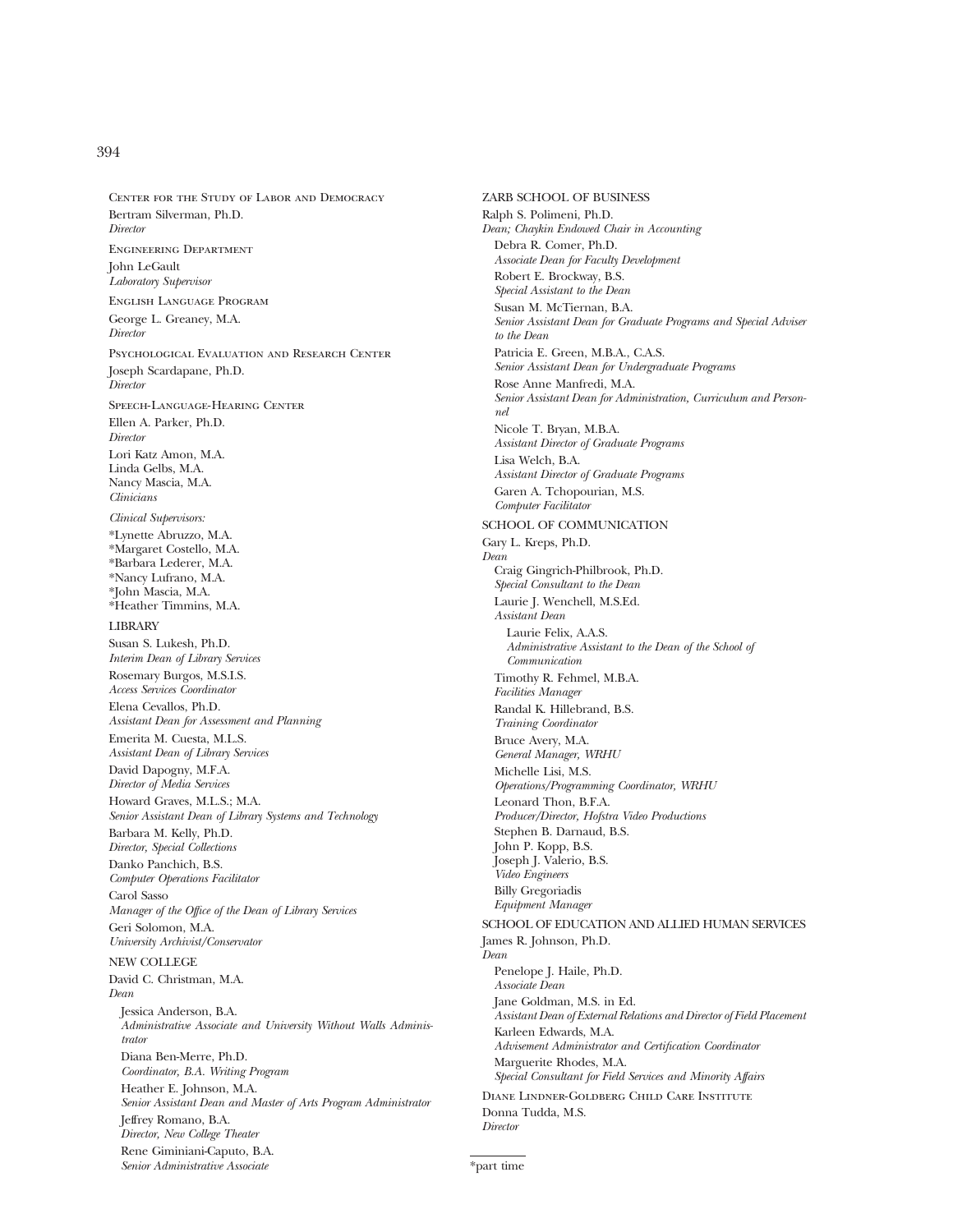Reading/Writing Learning Center Norma M. Moeller, Ed.D. *Director* Upward Bound Sunday Coward, M.S. in Ed. *Director* \*Leroy Franklin, M.A. *Assistant Director* S.T.E.P. Deanna Hunter, M.S. *Director* SCHOOL OF LAW Stuart Rabinowitz, J.D. *Dean; Andrew M. Boas and Mark L. Claster Distinguished Professor of Civil Procedure* M. Patricia Adamski, J.D. *Vice Dean; Adolph J. and Dorothy R. Eckhardt Distinguished Professor of Corporate Law* Judith F. Anspach, J.D. *Director of the Law Library* Daniel M. May, J.D. *Assistant Director of the Law Library* Michael L.K. Schiumo, J.D. *Senior Assistant Dean for Career Services* Daniel Ritter, J.D. *Senior Assistant Dean for Law Alumni Affairs and External Relations* Barbara T. Pace, J.D. *Senior Assistant Dean for Student Affairs* Amy Engle, M.B.A. *Assistant Dean for Admissions* Nancy E. Modell, M.S. *Assistant Dean for Financial Aid* Nancy Pfeffer, J.D. *Director, Law Alumni Affairs* Judith Hepworth, J.D. *Director, Public Sector Career Planning* Barbara Birch *Director, Special Events* Gary P. Moore, B.S. *Director, Information Systems* Diane Schwartzberg *Director of Career Services* Susan Tiefenbrun, J.D. *Director, Center for the Study of Communications Law and Director, International Law Program* John J. Francis, J.D. *Supervising Attorney, Community Legal Assistance Corp.* Judith Whiting, J.D. *Supervising Attorney, Community Legal Assistance Corp.* Marjorie M. Daniels, B.A. *Registrar* Marie Leuci *Administrative Assistant* Lilli Weinger, M.S. *Development Associate* Yvonne V. Atkinson *Paralegal* C. Peter Chao, M.L.S. *Catalog Librarian* Linda P. Helenek, M.L.S. *Head of Technical Services* Patricia Kasting, J.D. *Reference Librarian*

Connie S. Lenz, J.D. *Reference Librarian* Rou Chia Pearl Lin, M.L.S. *Acquisitions Librarian* Mena Sieber, M.L.S. *Documents Librarian* SCHOOL FOR UNIVERSITY STUDIES David C. Christman, M.A. *Dean* Heidi Contreras, M.S. *Assistant Dean* Ignacio L. Götz, Ph.D. *Director, Freshman Division and Program for Academic Learning Skills (PALS)* Linda De Motta, M.S. *Assistant to the Director, Program for Academic Leaning Skills (PALS)* Douglas R. Friedlander, Ph.D. *Coordinator of the Writing Program* Adrianne Rubin, M.A. *Teaching Administrator, Transfer Division* Jodi Standrowicz, M.S. *Administrative Associate* UNIVERSITY COLLEGE FOR CONTINUING EDUCATION Deanna G. Chitayat, Ph.D. *Dean* Judith D. Burke, M.A. *Administrative Assistant to the Dean* Lewis Shena, M.A. *Associate Dean* Roseann Kelly, M.S. *Assistant Dean for Systems and Budgets* Trudy Buro Roseanne Feczko, A.S. Priscilla Morgano, B.S. Jean Sans *Administrative Assistants* Debra J. Collins, B.A. *Director of Marketing* Alison Zorn, B.S. *Assistant Director and Coordinator, Summer Sessions* Chris Gentilin, B.A. *Director, Information Systems* Division of Professional Development Richard J. Pioreck, M.A. *Director, Allied Health Programs* Robert Rachlin, M.B.A. *Assistant Dean, Director, Center for Business Studies* Peter G. Lowery, M.S. *Director, Computer Studies* Ronald Alvarez, Ph.D. *Director, Engineering Studies* Judith Tyne, M.A. *Director, Entrepreneurship and Economic Development* Stacey L. Barone, J.D. *Director, Legal Studies: Paralegal and Legal Nurse Consulting* Nancy G. Bard, B.A. *Director of Admissions* Brigid H. Gahagan, B.S. *Student Services Coordinator* Suzanne Formont, B.A.

\*part time

*Admissions*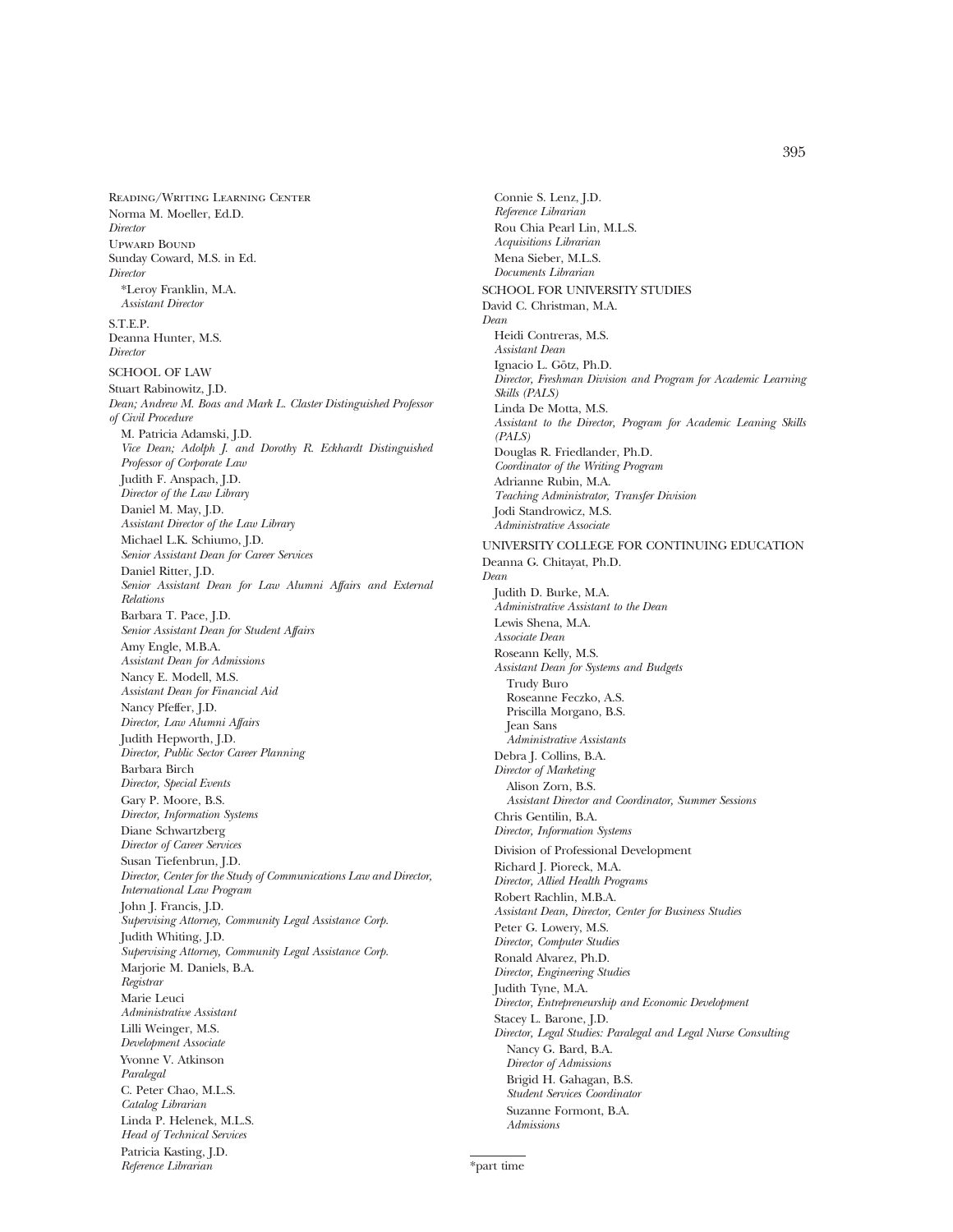Division of Continuing Education Richard J. Pioreck, M.A. *Director, Liberal Arts Studies* Judith H. Reed, B.M.E. *Associate Director* Stacy Fellman, M.A. *Special Projects Coordinator*

*Director, Professionals and Executives in Retirement* Jessica Wehrs, B.S. *Administrative Assistant* Judith Reed, B.M.E. *Coordinator, Text Review*

Division of Youth Programs Seymour Lebenger, P.D. *Assistant Dean for Youth Programs and Director, Summer Camps*

Thomas Diana, P.D. *Program Director, Summer Camps*

*Director, Saturday Classes for Young People* Jessica Wehrs, B.S. *Administrative Assistant*

# Vice President for Campus Life

Holly J. Seirup, Ed.D. *Vice President* Patricia A. Brady *Administrative Assistant to the Vice President for Campus Life* Denise A. Kouril *Director of Campus Life Operations* Michael D. Ogazon *Assistant Manager of Campus Life Operations* Rosemary Lenahan *Administrative Assistant to the Director of Campus Life Operations* Robert L. Crowley, M.S. in Ed. *Executive Dean of Student Services* Johanna Ceccarini *Administrative Assistant to the Executive Dean of Student Services* Lynda J. O'Malley, M.B.A. *Associate Dean of Students* Susan Dershowitz, M.A. *Assistant Dean of Students* STUDENT ACTIVITIES Anita Ellis, M.S. *Director of Student Activities* Christopher Adams, M.S.Ed. *Associate Director of Student Activities* Cliff Lent, B.A. *Assistant Director of Student Activities* Recreation and Intramurals Patricia Montagano, M.S. in Ed. *Senior Assistant Dean of Students and Director of Recreation and Intramurals* Marie Turchiano *Assistant Director of Recreation and Intramurals* International Students Ann-Margaret J. Nastasi, B.A. *Director of International Students* Karen McCourt *Student Service Coordinator*

Residential Life John P. Ricci, M.S. *Director* Art Zander, M.S. in Ed. *Associate Director* Denise O'Neill, M.A. Scott Singel, M.A. *Assistant Directors* Ann Murray *Housing Services Coordinator* Dolores Hancock *Assistant to the Director* Denise Sciabarra *Area Coordinator-Towers* Francesca Prisco *Area Coordinator-Netherlands, Colonial Square, Nassau and Suffolk Halls* Office of Freshman Advancement Gina Crance, M.A. *Associate Dean* Jennifer Boscarino, M.S. in Ed. Sybil S. Mimy, B.A. *Assistant Deans* Office of Spirit Support Edward A. Lynch, M.S. *Assistant Dean of Students* Academic Records Gertrude Cucciniello, M.A. *Director of Academic Records* Christine Seely, B.A. *Associate Director* Kimberly Orlic, B.A. Maria Voege, B.A. *Assistant Directors* STUDENT ACCOUNTS Pat L. Lettini, M.B.A. *Director of Student Accounts* John Burrafato *Associate Director of Student Accounts* Joan Awai, B.B.A. Gloria Daniell, B.A. Ann Margaret Nastasi, B.A. Christopher Westby, B.B.A. *Assistant Directors of Student Accounts* Financial Aid Joan Warren, M.S. in Ed. *Director of Financial Aid* Donna Miranda, B.S. *Senior Associate Director of Financial Aid* Christine Bogan, M.S. *Associate Director of Financial Aid* Terry Trombella, M.B.A. *Associate Director, Financial Aid Data System* Rosemary Ferrucci, B.A. *Assistant Director, Financial Aid* Kay Prainito *Senior Counselor* Joseph Filippone, B.B.A. *Computer Specialist* Jennifer McCormick, B.B.A. *Resource Center Coordinator*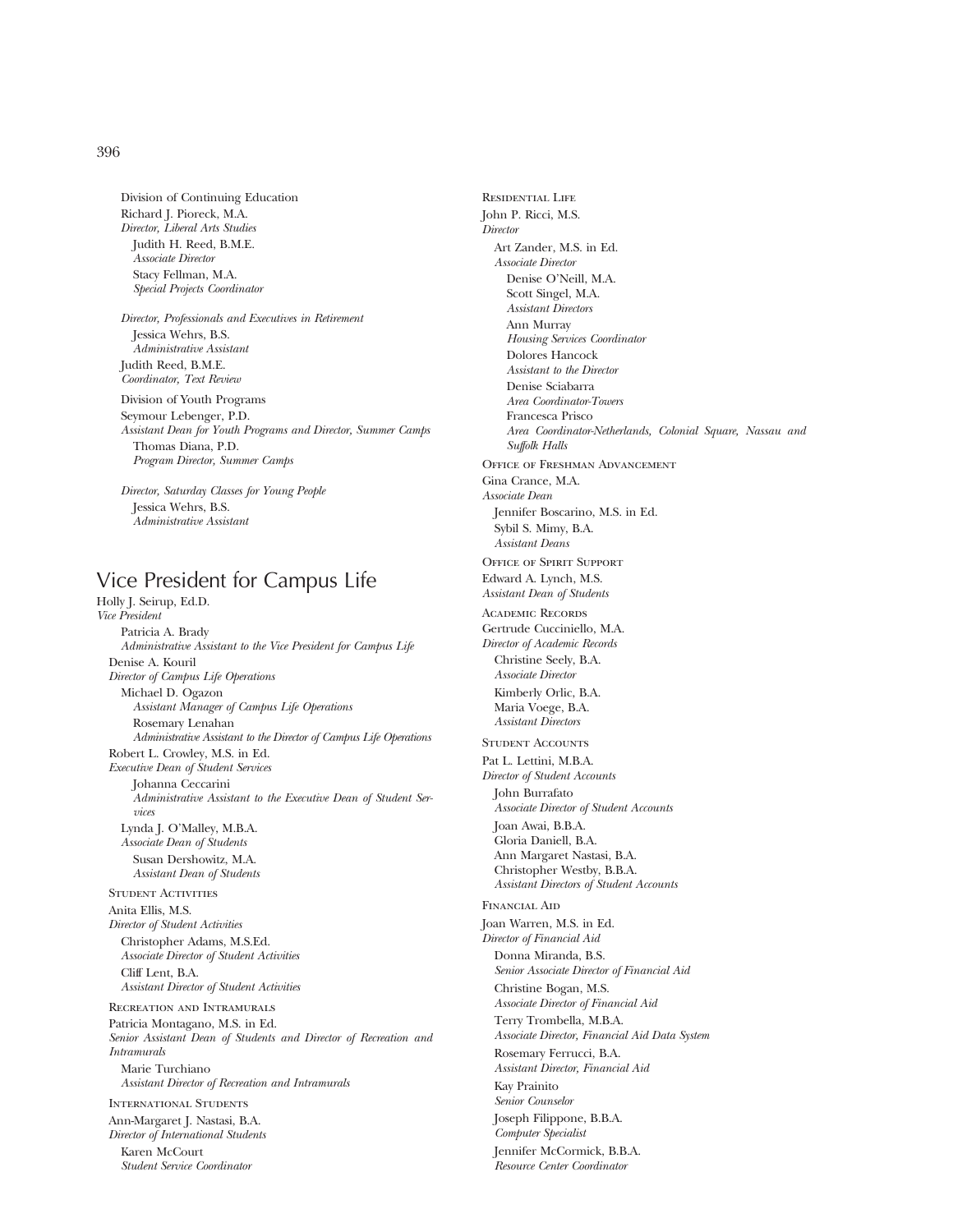Rhonda Brown, B.A. Mark Campbell, B.B.A. Melinda Shoy-Clarke, B.A. Shana Fried, B.A. *Financial Aid Administrators*

Facilities Management and Operations Charles Churchill *Director of Facilities Management and Operations*

SPORT FACILITIES Larry Bloom, M.S. in Ed. *Director of Sport Facilities*

Anne Combes-Baller, M.S. in Ed. *Associate Director* Karen Radics, B.A. Michael Thomas, B.S. *Assistant Directors*

Conference Services Andrea Kassel *Director of Conference Services*

**SCHEDULING** Kathleen S. Dwyer, B.S. *Director of Scheduling*

Sales, Marketing, and Promotion Jennifer Fitzpatrick, M.A.

University Technical Services Edward Scanlan

*Director* Remo Addabbo *Electronic Maintenance Engineer*

Tom Vogel *Audio/Visual Maintenance Engineer* Victoriano Lazo, B.S. *Electronic Installer*

Media Service-Special Events Kyle Cuva, B.S. *Managing Supervisor*

Health Center Marie A. Hanaché, M.D. *Director of the Health Center*

*Assistant Director of the Health Center*

Human Resources Janet Lenaghan, M.B.A. *Director of Human Resources* Lillian Colella, B.A. *Associate Director* Tecla Curcio, M.A. *Compensation Manager* Mariann McDonnell *Pension Administrator* Carrie Gibbons *Human Resources Coordinator*

Medical Benefits Office Concetta Amalfitano *Medical Benefits Coordinator*

Student Employment Services Adrianne Sachs, M.S. *Associate Director of Human Resources and Director of Student Employment*

Roberta Frisch, M.A. *Assistant Director of Student Employment* PUBLIC SAFETY Edward N. Bracht, M.S. in Ed. *Director of Public Safety* Jean Anne Smith *Administrative Assistant* Thomas Kelleher, B.S. *Senior Assistant Director of Residential Operations* Charles Forrest *Associate Director of Public Safety* Frederick S. Emery *Director of HofstraCard Services* Linda Bent *Assistant Director of Traffic and Transportation* John O'Malley *Assistant Director of Patrol and Investigation*

## Vice President for Development

Development and Alumni Office Carol A. Bronzo, B.A. *Vice President* Janet Sheridan, B.A. Traci Fonville, B.A. *Administrative Assistants* Margaret A. Shields, B.S. *Associate Director of Development Executive Director of Alumni Relations* Eileen E. Keyes *Administrative Coordinator* Barbara A. Romeo *Alumni Programs Coordinator* Mark K. Cox, B.B.A. *Director of Sports Marketing and Promotion* Sharon A. Galluzzo, B.A. *Director of Alumni Programs* George Richardson, M.B.A. *Director of Alumni Relations and Annual Fund* Heather Basile, B.A. *Assistant Director* Marvin E. Reed, Ph.D. *Director of the Career Center* Philip F. Meade, M.S. *Associate Director* Lisa J. Goldrick, B.B.A. Tanya E. Mann, B.A. *Assistant Directors* Denise Fitzgerald Bedeian, B.S. *Director of Donor Relations* C. Scott Neff, B.A. *Assistant Director of Development* Eve Glasser, B.A. *Director, Friends of the Hofstra Arboretum* Linda E. Mondello, B.S. *Director of Education Resources* Caroline Scully *Director of Special Events* Gabrielle A. McCartin *Development Coordinator* Kurt Becker, B.A. *Manager of ADS System*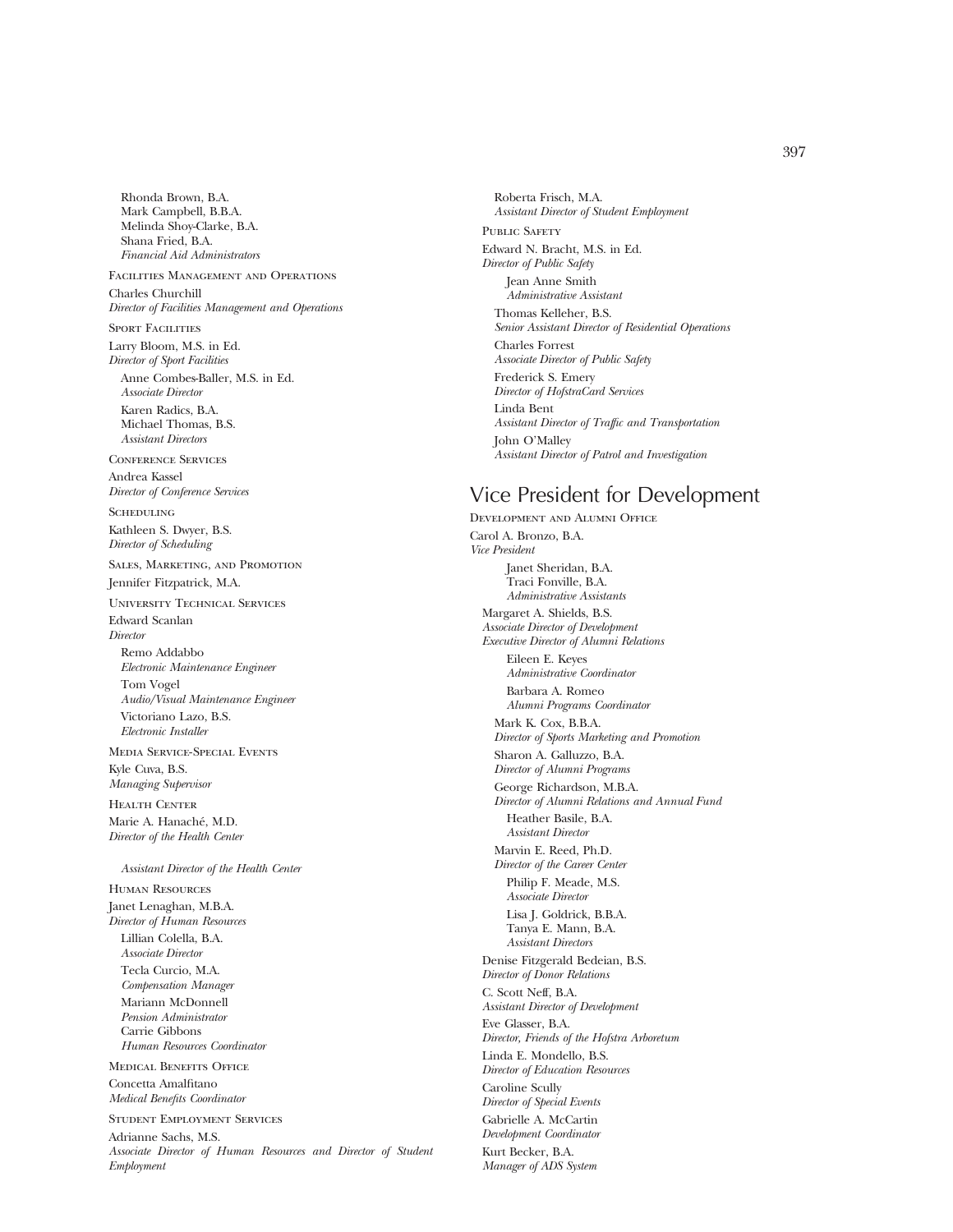Vice President for Business Affairs and Treasurer

James J. McCue, M.B.A. *Vice President* Regina M. Gilson *Administrative Assistant to the Vice President for Business Affairs and Treasurer* Kathleen T. Zanoni, B.A. *Administrative Assistant* Judith Nolan, B.B.A.

*Assistant Treasurer* Amy Ramson, C.P.A. *Assistant Director of Financial Analysis* Richard Apollo, B.S.

*Assistant Budget Director* Therese Venti, M.B.A.

*Controller/Budget Director* Sonja Marasca, B.S.

> Karen Quinn, M.B.A. *Senior Accountants* Michael Sikorski, B.S., A.S. *Budget Analyst* Judy Ann Bongiovi, B.S. *Junior Accountant* Simone Hector, B.S. *Accounting Assistant*

Teresa Pober *Payroll Supervisor* Barbara Gallo *Assistant Payroll Supervisor* Elizabeth Beyer *Accounts Payable Supervisor* Craig DeOdene, B.S. *Director of Purchasing* Allan Howell, B.A. *Purchasing Agent* Samantha Fellman, B.A. *Purchasing Coordinator Director of Internal Audit Internal Auditor* John Ziegler *Contracts Administrator* John DiGregorio

*Director of Dining Services* Kristina Roderka *Unit Manager* Paul Sirianni *Bookstore General Manager* Laura Martin *Bookstore Assistant General Manager*

#### University Senate Committees

as of November 1997

#### Executive Committee

Costenoble, *Chairperson*; Berliner, Berson, Bryant, Knowlton, Martin, Ohr.

#### Undergraduate Academic Affairs

Ohr, *Chairperson*; Binbasioglu, Fendrich, Giallombardo, Heller, C. Johnson, Mohanty, Notkin, Ross, Schwartz, Tiscione, Zhang.

Academic Records Cucciniello, *Chairperson*; Bogard, Bohannon, Crance, Green, Greenwell, Johnson, H.; Mimy, Ohr, Quinlan, Sessions.

#### **ADMISSIONS**

Krull, *Chairperson*; Beneventano, Carey, Kaufman, Krieg, Nguyen.

**GRADING** 

, *Chairperson*; Lukesh, Mathur, Quinlan, Seagull.

#### Program Review Inactive until needed.

#### University Honors

Waysek, *Chairperson*; Beneventano, Bryant, Cassidy, Cernic, Costenoble, Giallombardo, Hastings, Leonard, Merrill, Ohr.

Graduate Academic Affairs Knowlton, *Chairperson*; Brack, DiFonzo, Eisen, Giallombardo, Kreisel, Polimeni, Pugliese, Unruh.

#### Planning and Budget

Martin, *Chairperson*; Chandra, Clemens, Delamater, Dugo, Filippone, George, King, Lukesh, Meller, Silver, Viswanathan, Wagner, Weiss.

#### Academic Computing

MacCornack, Mendelsohn, *Cochairpersons*; Adair, Bennington, Eshghi, Gordon, Kaplan, Kreisel, Lazow, Lukesh, Mason, Perniciaro, Silver, Toulouse, Tracht, Trombella.

#### Development

Inactive until needed.

#### **LIBRARY**

Harshbarger, *Chairperson*; Anderson, Burke, Cloud, Hollander, Lee, Lopatin, Lukesh, Mohanty, Rosenzwieg, Saff, Wagner.

Scholarship and Student Aid

Meller, *Chairperson*; Berger, Crowley, George, Giallombardo, James, Merrill, Perniciaro, Warren, Weiss.

#### Faculty Affairs

Bryant, *Chairperson*; Busacco, Bishnoi, Giallombardo, Lechowicz, Longmire, Powell, Roukis, Slome, Wade.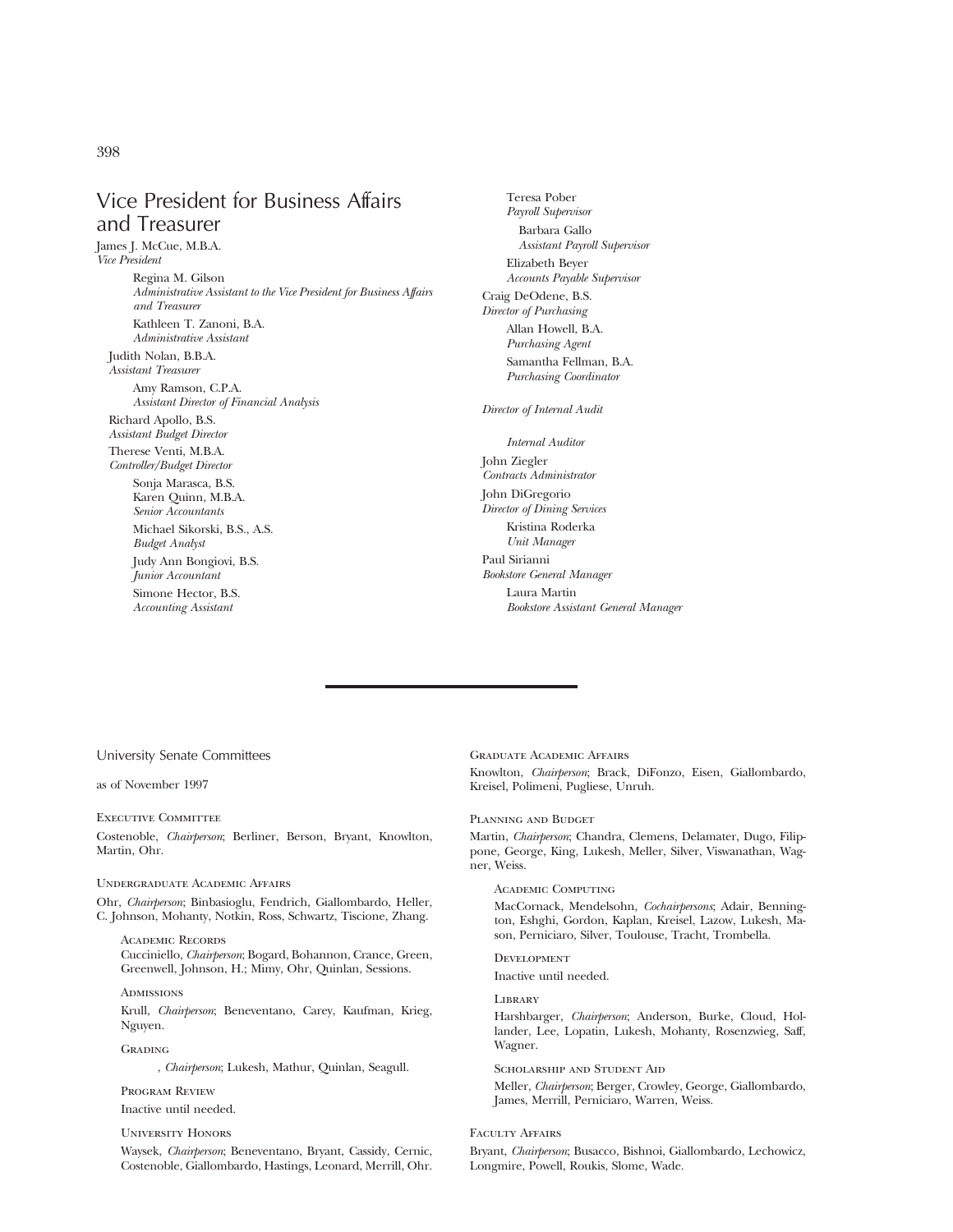Student Affairs

Berson, *Chairperson*; Crowley, Filippone, Gussick, Mason, Mellone, Newman, Perniciaro, Quinlan, Varisco.

SPECIAL COMMITTEES OF THE SENATE

Academic Calendar

Cucciniello, *Chairperson*; Berson, Bloom, Caputi, Crowley, Christman, Giallombardo.

#### ATHLETIC POLICY

, *Chairperson*; Block, Christakis, Devine, Frierman, Lee, Lewis, O'Malley, Royle, Shafer, Seirup, Stacki, Starks, Waner.

### **GRIEVANCES**

Inactive until needed.

#### Environmental Safety

Willey, *Chairperson*; Anderson, Burke, Chaleff, Ellis, Elston, Hall, McCluskey, Negrin, Perniciaro, Ryan, Tiscione.

Recruitment, Elections and Nominations

Sanford, *Chairperson*; Bogard, Costenoble, Dickman, Giallombardo, Gonzalez-Dolginko, Rustici.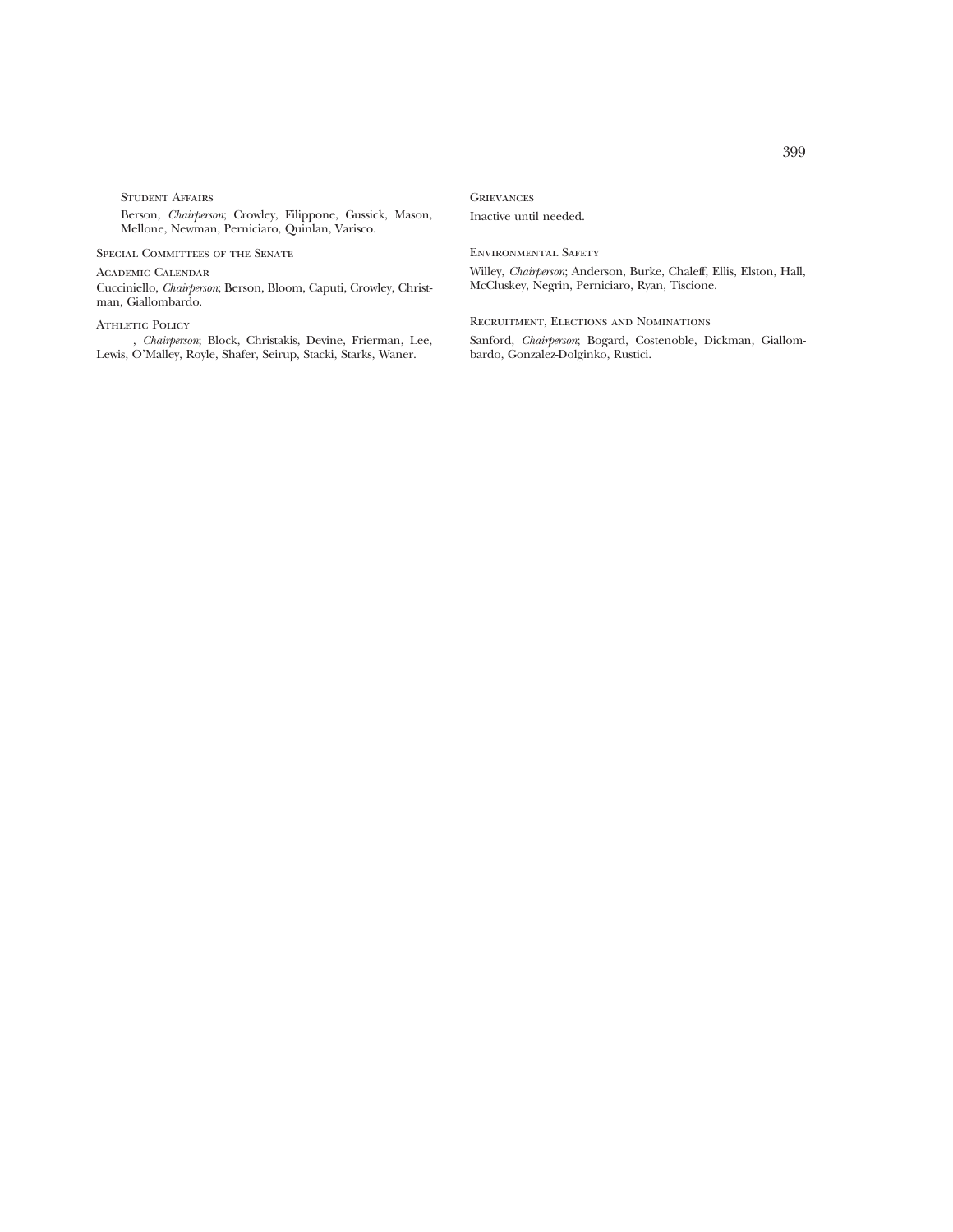#### ACADEMIC CHAIRS AND DISTINGUISHED PROFESSORSHIPS

THE JOHN CRANFORD ADAMS CHAIR IN THE HUMANITIES, established in 1965 by the Hofstra Alumni Association, honors Hofstra's President Emeritus Adams. The Chair brings distinguished visiting scholars to the University. Dr. Adams was president of Hofstra from 1945 to 1965. He was a noted Shakespearian scholar with works represented in the Folger Library. The Chair is currently held by Dr. Phillip Lopate, Professor of English.

The Joseph G. Astman Distinguished Professorship in the Humanities was established in 1985 to honor his memory. Dr. Astman served the University for almost four decades, as Professor of Comparative Literature and Languages and as Dean of the Hofstra College of Liberal Arts and Sciences (1966–72). He was the founding director of the Hofstra University Cultural Center and a noted scholar in his field.

The Donald E. Axinn Endowed Distinguished Professorship in Ecology and Conservation at Hofstra University was established in 1987 by gifts from Donald E. Axinn. Mr. Axinn is a Hofstra alumnus, a Hofstra Trustee and real estate developer. Under this professorship, a program of public awareness in ecology and conservation will be developed with special application to the Long Island environment.

The Bernon Family Endowed Distinguished Professorship in Business was established in 1991 by the Bernon Brothers Foundation. Alan Bernon is a Hofstra alumnus, a Hofstra Trustee and an outstanding business and community leader. The distinguished professorship was established in support of the Dean of the Frank G. Zarb School of Business as an indication of leadership in the field of business education as well as in the business community.

The Alexander M. Bickel Distinguished Professorship in Communication Law was established in 1983 by several persons, including two graduates of the Yale Law School, where Professor Bickel was one of the more prestigious faculty members. He was a nationally prominent professor of constitutional and communication law. The Professorship is currently held by Professor Bernard E. Jacob.

The Andrew M. Boas and Mark L. Claster Distinguished PROFESSORSHIP IN CIVIL PROCEDURE was established in 1986 by gifts from two graduates of the Hofstra School of Law, Andrew M. Boas, Class of 1980 and Mark L. Claster, Class of 1977. The purpose of the Professorship is to promote research, lectures and other scholarly activities relating to laws designed to endure the fair and efficient resolution of civil disputes. The Professorship is currently held by Dean Stuart Rabinowitz.

The Brodlieb Distinguished Professorship in Business was established in 1984 through the generosity of Mr. and Mrs. Kenneth Brodlieb [Ken and Judy] and Theodore Brodlieb. The Brodliebs firmly believe in a business developing a close relationship with the surrounding community and its responsibility to society in general. This gift reflects their especially strong commitment to quality higher education on Long Island. The Professorship is currently held by Professor Nancy Stern, a faculty member with a distinguished background in the field of business computer information systems.

The Richard J. Cardali Distinguished Professorship in TRIAL ADVOCACY was established in 1989 in memory of Richard J. Cardali, who was a prominent attorney specializing in plaintiff's negligence work. Mr. Cardali devoted a substantial amount of his time and energy to teaching advocacy skills to other lawyers and to law students. The Professorship will promote the continued training of advocacy skills. The Professorship is currently held by Professor Lawrence W. Kessler.

The Edward F. Carlough Chair in Labor Law, established in 1981, honors Edward F. Carlough, President Emeritus of the

Sheet Metal Workers International Association, is funded by a gift from the Sheet Metal Workers International Association and reflects the strong labor law discipline of the Hofstra School of Law. It supports the *Labor Law Forum*, a scholarly publication, and the annual Edward F. Carlough Labor Law Conference. The Chair is currently held by Professor Eric J. Schmertz.

The Chaykin Endowed Chair in Accounting was established in 1990 through the proceeds from the Chaykin continuing professional education programs at Hofstra University. Professor Irving J. Chaykin is a nationally prominent professor of accounting and founder of the Chaykin CPA Review Program. The Chair was established to encourage and reward excellence in research and teaching. The Chair is currently held by Dr. Ralph S. Polimeni, Dean, Frank G. Zarb School of Business.

The Chaykin Distinguished Teaching Professorship in Accounting was established in 1989 through the proceeds from the Chaykin continuing professional education programs at Hofstra University. The distinguished teaching professorship was established to encourage and reward excellence in teaching. The Professorship is currently held by Professor Robert Katz, a past recipient of the Hofstra University Distinguished Teaching Award.

The Robert F. Dall Distinguished Professorship in Business was established by Robert F. Dall in 1989. Robert F. Dall is a Hofstra alumnus and a Hofstra Trustee who has had a prominent career in finance and investments. The Dall Professorship is currently held by Professor Matthew C. Sonfield, a faculty member with a distinguished background in the field of management.

The Maurice A. Deane Distinguished Professorship in ConsTITUTIONAL LAW, established in 1986, is supported by a gift from Maurice A. Deane, a member of the Hofstra University School of Law class of 1981. Its purpose is to encourage scholarly research, professional conferences and other appropriate study of constitutional law. The Professorship is currently held by Professor Janet L. Dolgin.

The Jack and Freda Dicker Distinguished Professorship in Health Care Law, established in 1985 by gifts from Mr. Ernest Dicker and his brothers Stanley and Daniel Dicker in honor of their late father and mother. The Dicker family is a leader in institutional health care for the aged. Under the Professorship a curriculum in health care law will be developed, and research, conferences and other professional scholarly activities in the field of health care law will be undertaken.

THE ADOLPH J. AND DOROTHY R. ECKHARDT DISTINGUISHED PROFESSORSHIP IN CORPORATE LAW was established in 1992 by gifts from Mr. Adolph J. Eckhardt and his wife Dorothy. The Professorship is designed to promote research, lecture series, and other scholarly activities in the field of corporate law. The Professorship is currently held by Vice Dean M. Patricia Adamski.

The Leo A. Guthart Distinguished Professorship in Teaching Excellence was established in 1996 through the generosity of Dr. Leo A. Guthart, Vice Chairperson of the Board of Pittway Corporation and Chief Executive Officer of its Security Group. Dr. Guthart also has an exceptional record of service to Hofstra University including twenty years on the University's Board of Trustees including three years as Chairperson of the Board of Trustees. Dr. Guthart received a doctorate in Business Administration from the Harvard Business School and has taught at both Hofstra University and Harvard University. This Distinguished Professorship was established to recognize the role of the Director of the Center for Teaching Excellence in promoting the University's highest priority which is excellence in teaching. The Professorship is currently held by Professor Liora Pedhazur Schmelkin.

The Lawrence Herbert Distinguished Professorship was established in 1996 through the generosity of Dr. Lawrence Herbert, President and Chief Executive Officer of Pantone, Inc., which is the world's premier color standards company and color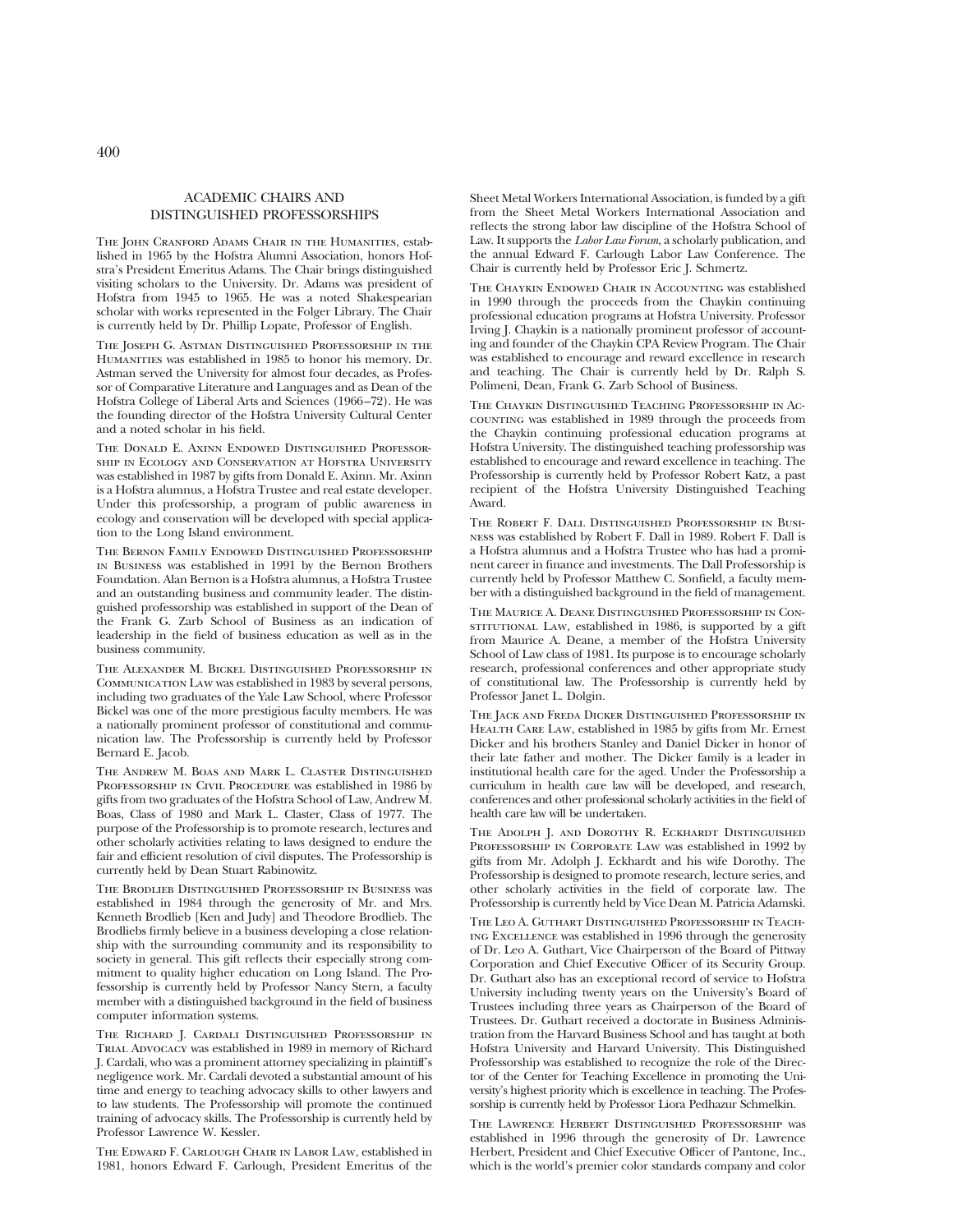authority. Dr. Herbert is an alumnus and former member and vice-chairperson of the Hofstra University Board of Trustees. The Distinguished Professorship was established in support of the University's Provost and Dean of Faculties and in recognition of the Provost's overall leadership role in advancing the University's educational mission. The Professorship is currently held by Dr. Herman A. Berliner, Provost and Dean of Faculties.

The Robert P. Holston Distinguished Professorship in the Liberal Arts and Sciences was established in 1994 with a gift from Dr. Robert P. Holston. Dr. Holston is a leading authority in the field of General Semantics and Critical Thinking. He had a long and distinguished career as a management consultant to many of America's largest corporations and currently remains active in promoting the application of General Semantics and Critical Thinking in Higher Education. The Distinguished Professorship was established in support of the Dean in recognition of leadership in advancing the values of a liberal education and in the arts and sciences.

The Peter S. Kalikow Distinguished Professorship in Real Estate Law was established in 1987 by a gift from Peter S. Kalikow, a prominent real estate developer and Chairman and President of the H. L. Kalikow Company. The Professorship is designed to promote research, symposia and other professional and scholarly activities in the field of real estate law and to enhance the curricula of the Law School in the fields of real property and real estate. The Professorship is currently held by Professor Ronald H. Silverman.

The Joseph Kushner Distinguished Professorship in Civil LIBERTIES LAW was established in memory of the late Joseph Kushner, who headed a real estate concern involved in development and acquisitions in New Jersey. He was a survivor of the Holocaust and was keenly interested in the protection of civil liberties. The Professorship is endowed by contributions from his son, Charles Kushner, a graduate of the Hofstra Law School class of 1979. It promotes scholarly activities in civil liberties law. The Professorship is currently held by Professor Leon Friedman.

The Howard Lichtenstein Distinguished Professorship in LEGAL ETHICS was established in memory of Howard Lichtenstein, the late senior partner of the law firm of Proskauer Rose Goetz and Mendelsohn. The Professorship is endowed by that law firm and by friends of Mr. Lichtenstein. It supports planned monographs, lectures and other scholarly activities in the field of legal ethics. The Professorship is currently held by Professor Monroe H. Freedman.

The Walter H. ''Bud'' Miller Distinguished Professorship in Business, established in 1980 in recognition of Mr. Miller's business acumen, community involvement and concern for higher education. Its purpose is to foster teaching, research and training in the field of marketing and management. The Professorship is currently held by Professor Barry Berman, a faculty member who has a distinguished record of teaching and scholarship in the field of business.

The Jean Nerken Distinguished Professorship in Engineering was established in 1990 through the generosity of Mr. Albert Nerken, noted engineer and inventor, in honor of his wife. The Professorship is designed to recognize and encourage outstanding teaching, research and leadership in the field of engineering sciences. The University is currently seeking a distinguished individual in the field of engineering for appointment to the Professorship.

The Harry H. Rains Distinguished Professorship in Arbitration and Alternative Dispute Settlement Law, established in 1983, is supported by a gift from Muriel and Harry H. Rains of Locust Valley. Mr. Rains, senior partner in the law firm of Rains and Pogrebin of Merrick, distinguished himself in this area of law and was one of the founding members of the National Academy of Arbitrators.

The Professorship enables the development of publications, research, symposia and a curriculum of dispute settlement methodology as an alternative to courtroom litigation. The Professorship is currently held by Professor Robert A. Bush.

The Retail Management Institute Distinguished Professorship in Business was established in 1989 through the generosity of several noted retailers and retail-related firms. It is designed to promote teaching, research, and training in the fields of retailing and retail management. The Professorship is currently held by Professor Joel R. Evans, a faculty member with an outstanding record of teaching and scholarship in the field of business.

The Rivkin, Radler & Kremer Distinguished Professorship in Environmental Law was established in 1987 and funded by Rivkin, Radler, Dunne & Bayh, a prominent Nassau County law firm with a specialty in environmental law. The Professorship will expand and develop new courses in environmental law and will be the center for scholarly and professional activities in the environmental law field. The Professorship is currently held by Professor William R. Ginsberg.

The Dr. Mervin Livingston Schloss Distinguished Professorship for the Study of Attitudes Toward Persons with Disabilities was established in 1983 by Dr. Schloss in memory of his parents, Lillian and Hyman Schloss. Dr. Schloss has had a distinguished career in dentistry in addition to being closely identified with civic, professional, fraternal, humanitarian and philanthropic causes. The Professorship is currently held by Dr. Harold E. Yuker, Professor of Psychology and director of the Center for the Study of Attitudes Toward Persons with Disabilities.

The Eric J. Schmertz Distinguished Professorship in Public Service and Public Law was established in 1993 in honor of Eric J. Schmertz, the Edward F. Carlough Distinguished Professor of Labor Law and Dean of the School of Law from 1982 to 1989. The professorship is currently held by Professor Eric Lane.

The Max Schmertz Distinguished Professorship, established in 1982, honors and perpetuates the memory of Max Schmertz, a business and political leader of the city of New Rochelle. It is funded by grants from Eric J. Schmertz, former Dean of the Hofstra School of Law, and Herbert Schmertz, vice president, Mobil Corporation. It supports a Distinguished Lecture Series in various legal disciplines. The Professorship is currently held by Professor Burton C. Agata.

The Sidney and Walter Siben Distinguished Professorship IN FAMILY LAW AND TORTS was established in 1984 and is supported by a gift from the law firm of Siben & Siben. Its purpose is to promote scholarly research, conferences and publications in the fields of torts and product liability. The Professorship is currently held by Professor John DeWitt Gregory.

The Honey and Arthur Sorin Distinguished Teaching Fel-LOW IN BUSINESS was established in 1988 through the generosity of Honey and Arthur Sorin. The Teaching Fellow was established to recognize the important contribution made by Hofstra adjunct faculty. First priority in selecting the recipient is given to senior Hofstra University administrators presently teaching as adjunct faculty members in the School of Business. The Teaching Fellow is also responsible for the annual Sorin Conference on Mediation which brings together leaders of labor, business and the public sectors to discuss the crucial issues in this area. The Teaching Fellow is currently held by Professor James Fellman, Adjunct Associate Professor of Management.

The C.V. Starr Chair in International Business was established in 1994 by the Starr Foundation to fund the recruitment and hiring of a qualified academician or business practitioner from China for